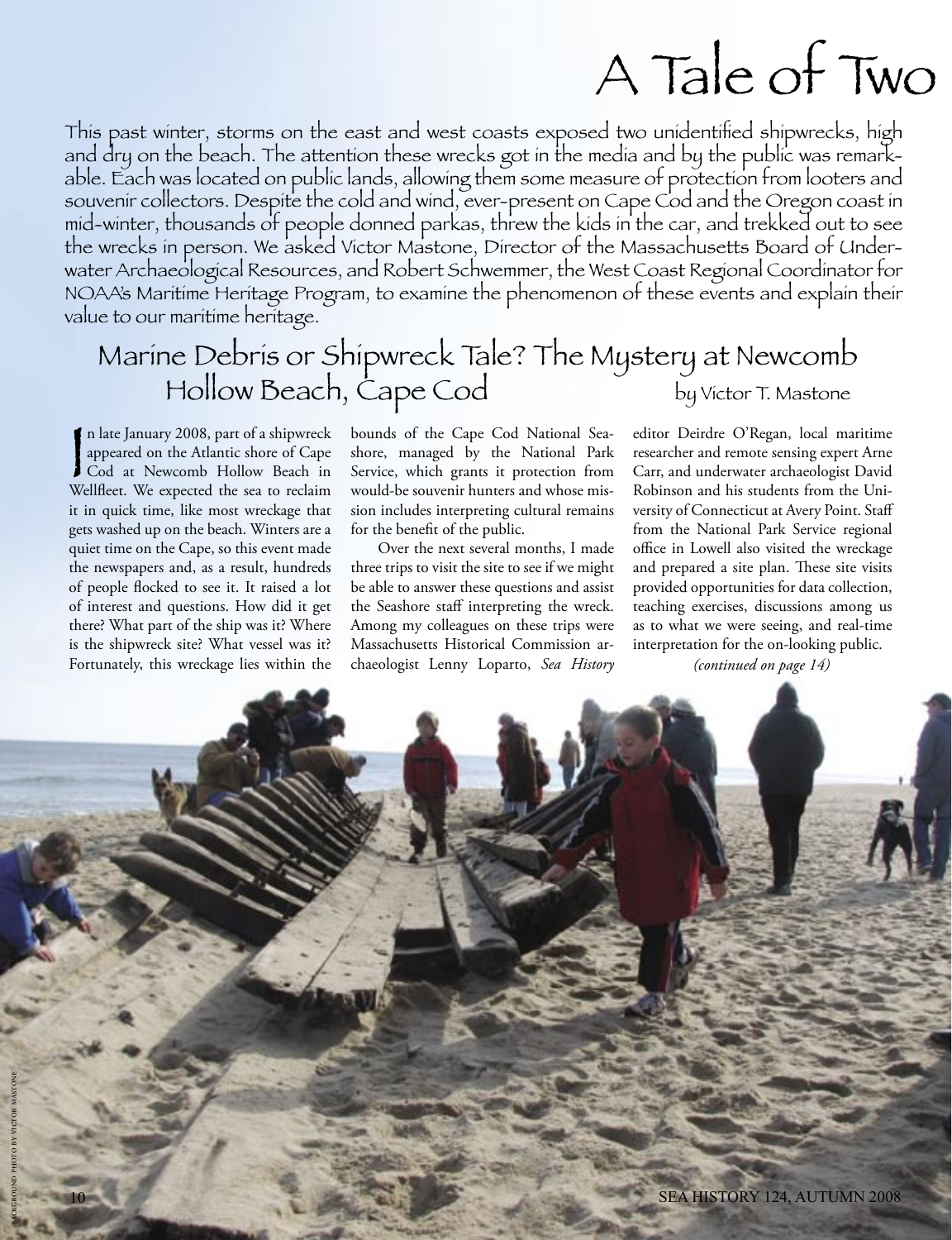# Shipwrecks

### Oregon's Mystery Shipwreck—Uncovering Coos Bay's Historic Past

#### by Robert V. Schwemmer

The US Bureau of Land Manage-<br>
ment (BLM) manages more than<br>
259 million surface acres in the<br>
United States, most of which are located in ment (BLM) manages more than 259 million surface acres in the the twelve Western States, including Alaska. Steve Samuels is an archaeologist based out of the BLM office in North Bend, Oregon, who on a typical day manages and documents terrestrial resources for the region that include Native American pre-occupation sites, historic structures, and a lighthouse at Cape Blanco. Last December, this was all about to change. Earlier in the year a number of beaches along the Oregon coast, stretching between Cannon Beach and Bandon, experienced a large degree of sand erosion brought on by winter storms. This phenomenon, although not an unusual occurrence, exposed several of Oregon's maritime heritage resources that included skeletal remains of a sailing ship at Bandon, two cannons at Cannon Beach, and the complete bow section of an unknown shipwreck on the north spit of Coos Bay.

 Over the course of 2-1/2 months, the sand continued to move offshore, exposing more of the Coos Bay shipwreck, once concealed below thirty feet of sand. The wreck is located along the remote north spit trail system managed by BLM, along with its state partner, the Oregon Parks and Recreation Department, but this did not deter an overwhelming response by the public to visit the site. While the BLM is experienced in managing outdoor recreation and its multiple-use mission is to sustain the health and productivity of public lands for the use and enjoyment of present and future generations, the mystery shipwreck created some new challenges for this federal agency. Right away, they set out to maintain a balance between encouraging the public to visit the site while figuring out what measures needed to be implemented to mitigate human impacts on the historic resource. This was partially accomplished through the agency's requirement that allterrain vehicle drivers must have a permit before traveling to the site. It was estimated that over 10,000 people visited the remote location, with the regional hotels benefiting from the outpouring of interest.

 Old shipwrecks evoke the public's imagination: is it an old sailing ship, maybe an old forgotten pirate ship, what's its nationality, where was it headed when it wrecked?

 Shipwrecks also offer a window into our nation's seafaring past, and this particular wreck provided historians and archaeologists with the rare opportunity to study ship construction techniques from a

bygone era. The second challenge the state rangers stationed there faced was how to best interpret what they had. With the high level of preservation, there was little doubt the vessel was a steam schooner used to haul lumber from the local mills to distant ports in California and South America, but what was the history associated with this particular vessel?

 Calum Stevenson, an archaeologist with the Oregon Parks and Recreation Department, recorded detailed measurements of the steam schooner's bow section, while Samuels shot dozens of photographs. With site documentation in progress, they turned to Annie Donnelly, executive director of the Coos Historical and Maritime Museum. Donnelly was already working with the local community, pouring over museum files, historic photographs, and newspaper accounts, and had determined that there were at least four steam schooners reported wrecked in the Coos Bay area. Samuels was contacted by a company located in Oregon, who offered to perform a LiDAR (Light Detection and Ranging) survey of the site, a method that uses laser light pulses to determine distances to an object's surface creating a high-resolution contour image of the structural remains. The survey was completed and BLM is

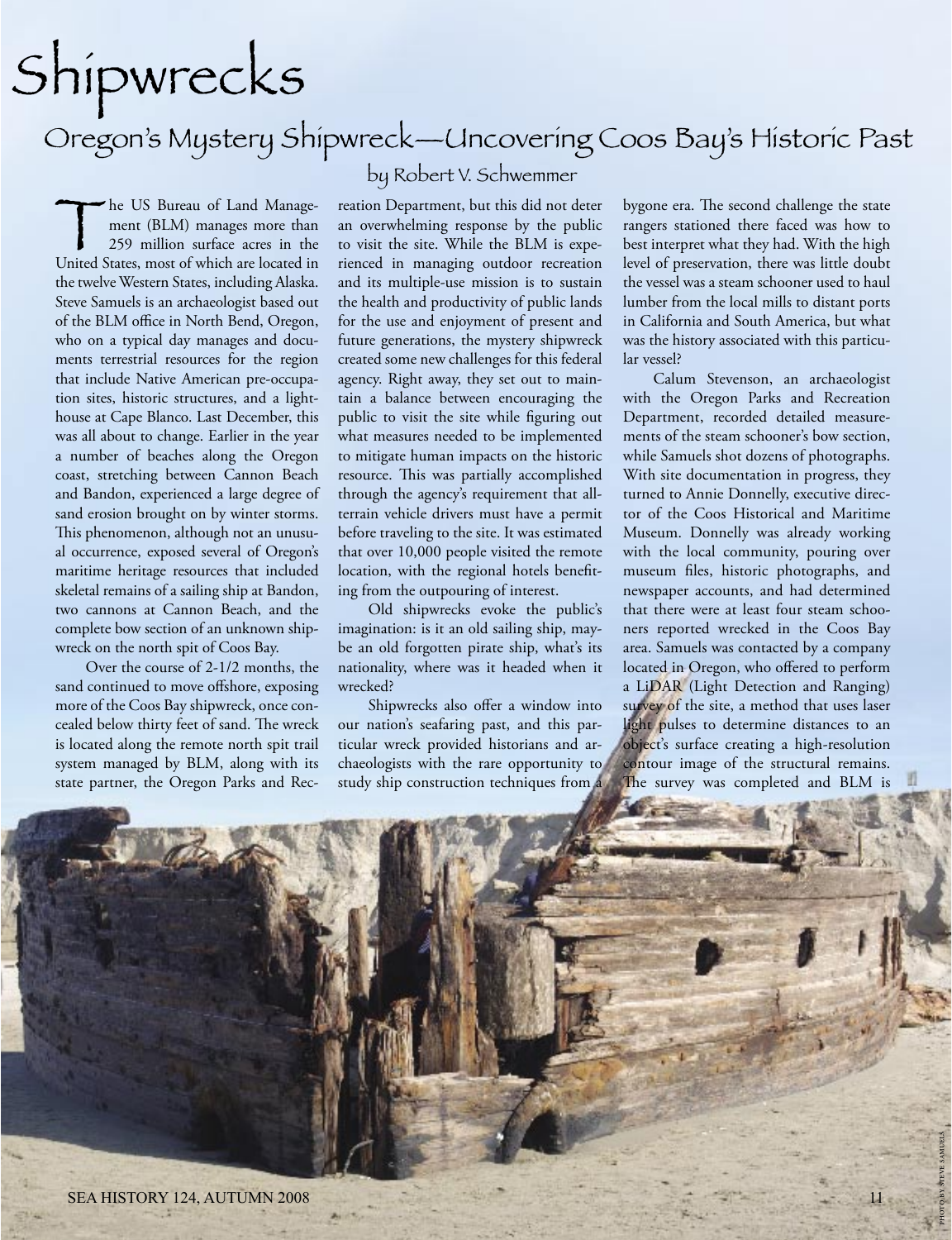

*Curious onlookers flocked to the shipwreck when it was exposed in 2008 (above), just as they had 61 years ago. (below) Fred Crothers and his family pose on the ship's remains in 1947.*



waiting to review the final product.

 The interest in solving this mystery was not limited to the local populace and government agencies, but reached beyond Oregon's borders to include the National Oceanic and Atmospheric Administration (NOAA) Office of National Marine Sanctuaries (ONMS). The ONMS manages a national system of fourteen underwater-protected areas that includes shipwrecks. A key mandate of the agency is to explore, characterize, and protect submerged maritime heritage resources and to share these discoveries with the American public. Building upon previous efforts with the State of Oregon, William Douros, director of the ONMS west coast region requested that I provide assistance for this important project in my capacity as NOAA's maritime heritage coordinator for the region.

 Reviewing historic documents that included wreck reports and newspaper accounts, I identified four steam schooners that were reported as total losses at Coos Bay: *Julia H. Ray* (1888-1889), *Claremont* (1907- 1915), *C. A. Smith* (1917-1923) and *Fort Bragg* (1910-1932). I continued to monitor media coverage for further clues. A newspaper article from *The World* quoted Jack Long, who had visited the same shipwreck in the 1950s and recalled seeing a name-board with "Geo." or "George," the first real evidence of a possible identity. Reviewing shipwreck database records, I discovered that the steam schooner *George L. Olson* had stranded on 6 June 1944 at Guano Rock, located just inside the Coos Bay entrance. Because shipping activities during WWII were censored, there were few details reported on the wrecking event in the national newspapers. Sharing this discovery with our partners in Oregon, Donnelly researched the local newspaper archives, which revealed that the *Olson* was towed to the north spit six months after the stranding. Consulting vessel registries, I determined that the *Olson* was originally built as the *Ryder Hanify* in 1917.

 Although initially we didn't have any images of the *George L. Olson*, I did locate several images of the *Ryder Hanify* that included a bow-on-view. I immediately contacted Samuels, Stevenson, and Donnelly. Samuels compared the historic image to his recent photo-documentation at the site from the same vantage point—"we have a possible match." Stevenson returned to the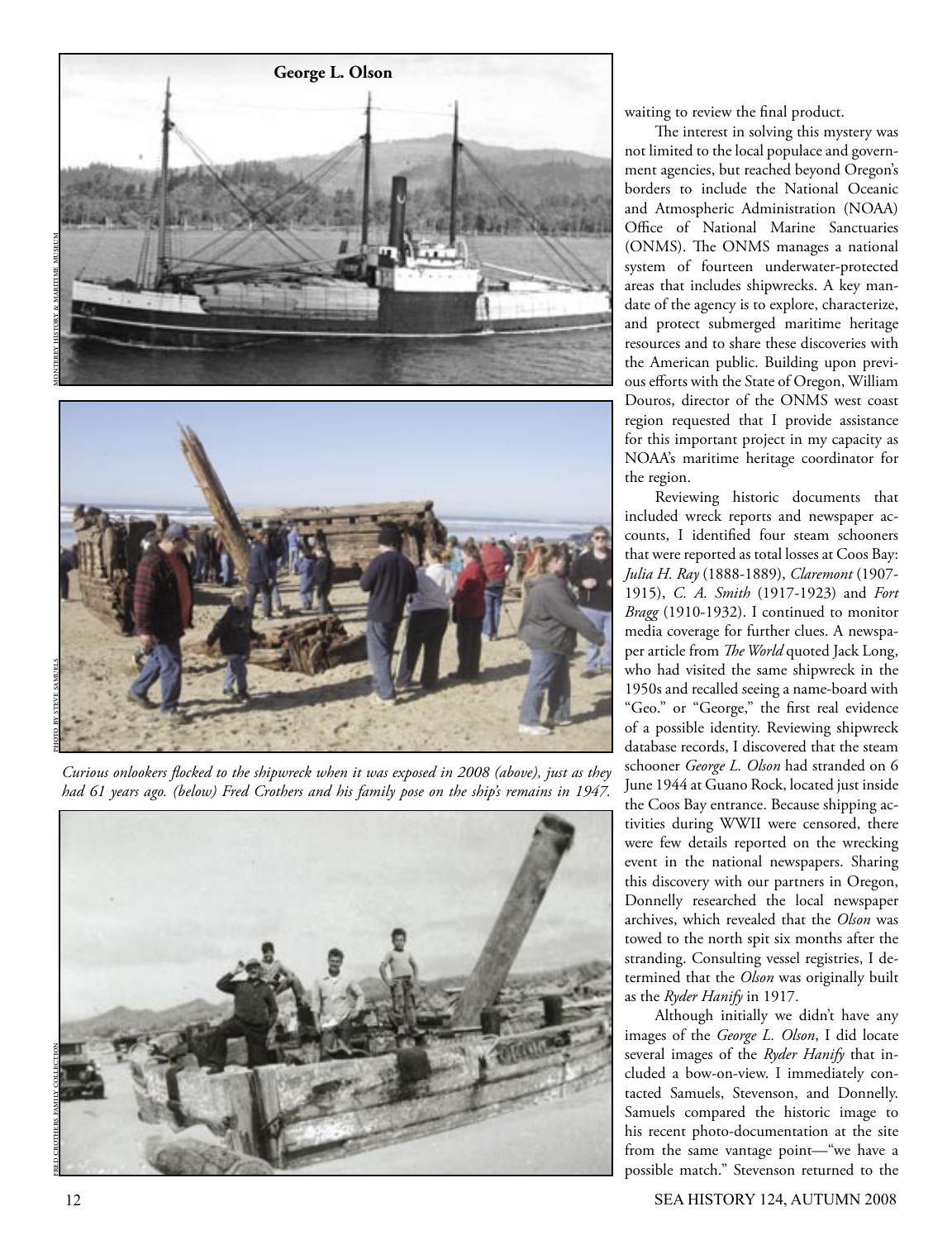shipwreck and conducted a thorough comparison of its structural features as shown in the historic photograph and concluded we may have solved the mystery. Since the first day the shipwreck started to emerge from the sand, both agencies had been receiving daily inquires as to the identity of the shipwreck. With this new information, the BLM broadcasted an official news release on 20 February 2008.

 Fred Crothers in San Diego read the article and saw the shipwreck photograph published in the *San Diego Union Tribune*. He was shocked—the photograph of the wreck was a positive match to the family photograph he kept on his desk. Crothers had visited the wreck site in 1947 with his family, and they took a group picture on the shipwreck. His photograph also revealed the partial name-board beginning with the name "George," as reported by Jack Long in the 1950s. Crothers contacted *The World* newspaper, and the photograph was published along with the BLM news release. With the historic research supported by photographic evidence from 1917 and 1947, the mystery had finally been solved! As with many shipwrecks over the course of history, the *George L. Olson* may have been



transformed into a floating hardware store of sorts. No doubt, much of her machinery was salvaged and either used for the war effort or perhaps transferred to another ship? Although research hasn't confirmed this yet, I did discover that the Community Church at nearby Charleston was built from the salvaged lumber cargo. A 1945 newspaper article read, "No Miracle—The sea has cast

Steam Schooner George L. Olson

On 22 January 1917 at the W. Frank Stone Shipyard in Oakland, California, little 4-year old Lucinda Hanify, perched on the launching platform against the newlybuilt *Ryder Hanify,* smashed a bottle of California wine across its bow, christening the ship for her new owners. The *Oakland Tribune* headlines read, "Longest Wooden Boat Ever Built Here, Is Launched." In 2008 that same bow, buried in sand for more than half a century, would attract more than 10,000 visitors to the beach at Coos Bay. J. R. Hanify Co. sold three of its steam schooners, including the *Ryder Hanify,* to French owners for \$2,000,000 that same year. Under French ownership, the *Ryder Hanify* was renamed *Gabriel*. The vessel's career under a foreign flag was short-lived; she returned to American registry in 1921 and was renamed again as the *George L. Olson* by her new owners, Oliver J. Olson & Co.

Official Name: *George L. Olson* Official Number: 215007 Rig: Double-Ender Steam Schooner Registered Dimensions (feet): length, 222.8; beam, 43.6, depth of hold: 16.5 Cargo Capacity: 1,500,000 board feet lumber Machinery: Main Street Iron Works Triple Expansion Steam Engine

For additional information, visit the following web sites:

US Bureau of Land Management: http://www.blm.gov/or/news/index.php Coos Historical and Maritime Museum: http://www.cooshistory.org/ Oregon Parks and Recreation Department: http://www.oregon.gov/OPRD/ NOAA ONMS Maritime Heritage Program: http://sanctuaries.noaa.gov/maritime/ up lumber to build a new church for the Baptist congregation… but it wasn't quite a miracle because they had to pay for it… \$301 for 500,000 [board feet] of lumber." Today the Coos Bay community is uncovering their historic past through the discovery of a shipwreck. A public exhibit featuring the *George L. Olson* story and that of other regional shipwrecks is now featured at the Coos Historical and Maritime Museum.

 Just as fast as the *George L. Olson* appeared, the sands of time have returned and entombed the steam schooner's bow, which will help to preserve its remains. While preliminary site documentation was completed during the short window of opportunity, the BLM, working with ONMS, plans to complete a full-site survey should the *Olson* uncover again in the near future. Not all shipwrecks are ultimately identified by their official name or nationality. In this event, the collaboration between federal, state agencies, the public, along with the national reach of the media, all came together to help solve this mystery. Perhaps in many years to come, people will once again flock to the site of a recently exposed shipwreck on the beach: "is it an old sailing ship, maybe an old forgotten pirate ship, what's its nationality, where was it headed when it wrecked?"  $\mathbf{\dot{\perp}}$ 

*Robert Schwemmer is the West Coast Regional Maritime Heritage Coordinator for NOAA's Office of National Marine Sanctuaries.*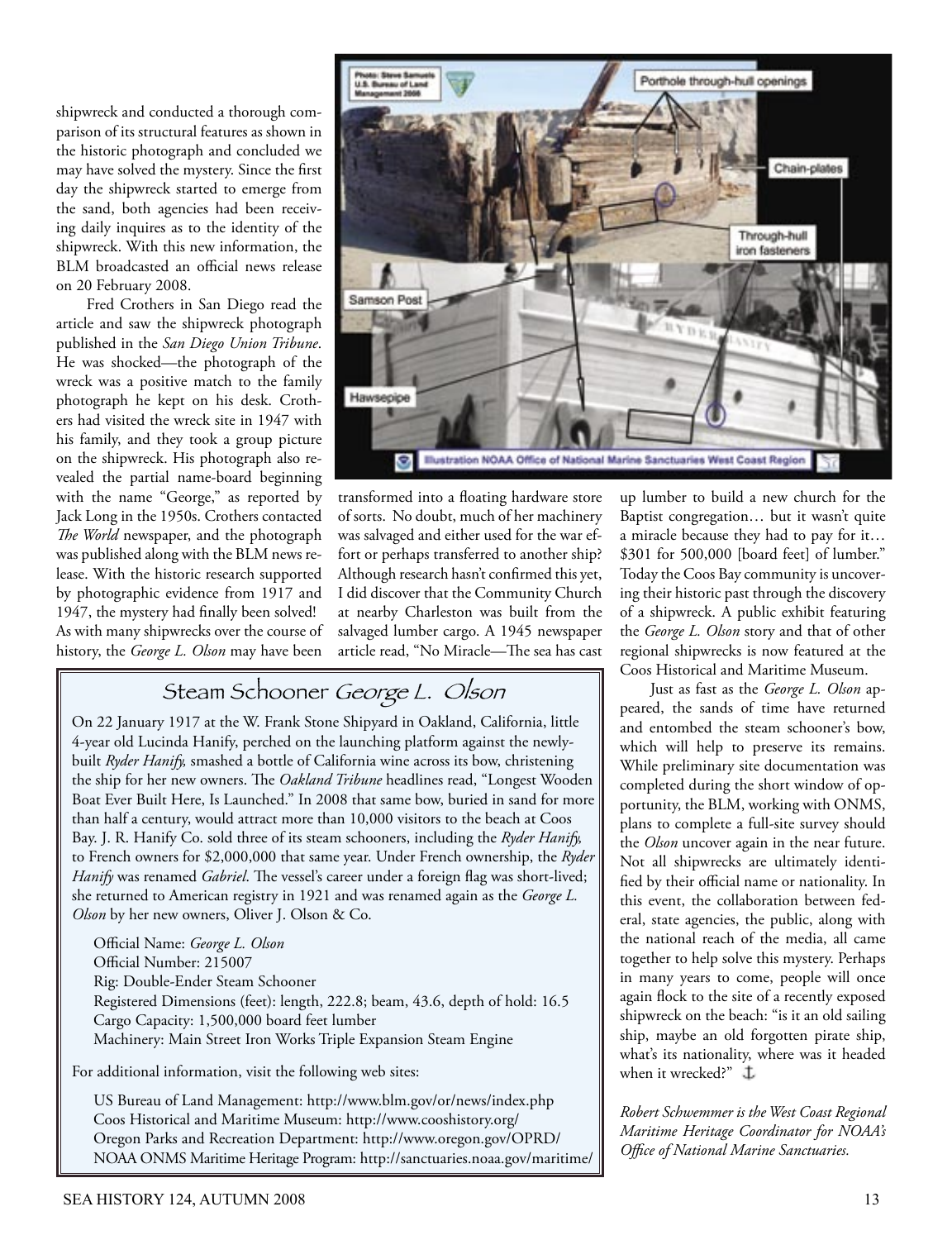#### *(continued from page 10)*

 In addition to field investigations, historic records were combed to see if there was any information that would lead to the identity of this wreckage. About half of the 3,000 known shipwrecks off Massachusetts occurred off Cape Cod in the area between Provincetown and Monomoy Island. Records reveal that there are easily ten shipwrecks per linear mile along the shores of Truro, Wellfleet, Eastham, and Chatham. Many of these wrecks in this stretch are two-, three-, and four-masted schooners, representing the typical fishing boats and local coastal trading vessels of the eighteenth- and nineteenth centuries.

 Our on-site research efforts provided some clues. The fastenings were mainly round treenails with very few iron drift pins or copper tacks. The size and shape of the frames suggested we had floors or first futtocks. The discovery of a limber hole confirmed that we were near the turn of the bilge, suggesting the vessel was roughly 25-30 feet wide at the bilges. The doubled frame pairs, ceiling, and planking suggest a



*Trunnels (treenails) and trunnel wedges protrude from the massive frames.*





*The Newcomb Hollow Beach in Wellfleet, Massachusetts, is easy to get to by car. The area is crowded with tourists in summer but quiet in winter. In January and February, the shipwreck story made national news headlines, attracting hundreds of people over the next few months to the Cape Cod National Seashore to check out the wreck in person.*

vessel of roughly 125-150 feet in length. We came up with over 20 possible vessels, but no specific identity could be assigned to this large fragment of a ship.

 Upon reflection, I was struck with a broad question about the circumstances of this find and its true value for the appreciation of our maritime heritage. Why is this wreck getting more attention than others?

• It was an **opportunity** to see, touch, climb over, inspect up close a "real" shipwreck.

• **Accessibility**—just about anyone can get there to see it in person.

• It provides a **first-person experience**.

The only other way to personally experience a shipwreck in situ is by SCUBA diving.

• People really enjoy a **mystery**. All we know about this artifact is that it is from a shipwreck. So, anyone can make a reasonable guess (and even some unreasonable ones). They can, for one brief moment, be an archaeologist.

• It is a relatively **uncommon event** for a piece that large to come ashore today. People might encounter small random pieces of wood from a shipwreck (ancient or modern) just walking the beach. These fragments might not even be identifiable as coming from a ship. This fragment at